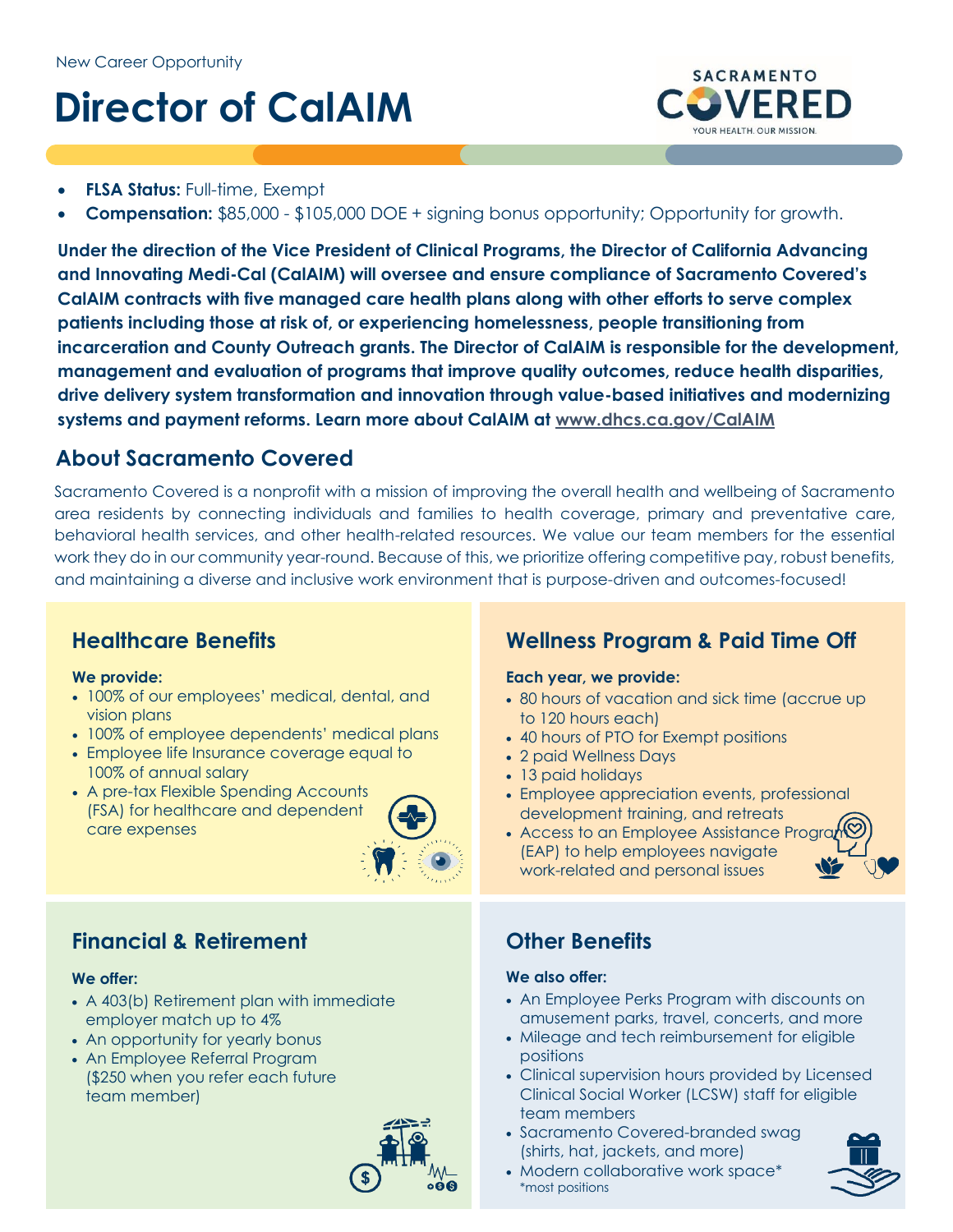#### **Job Duties**

- Lead planning and implementation of CalAIM program initiatives, including Enhanced Care Management, Community Supports, including but not limited to the following types of services Housing Transition/Navigation Services, Housing Tenancy and Sustaining Services, and Housing Deposits.
- Lead external partnerships with up to five managed care plans serving Medi-Cal beneficiaries in the region (currently seven counties). Provide support with one managed care plan in seven counties.
- Monitors and evaluate effectiveness and efficiency of CalAIM service delivery system, organizational structure, staffing levels, and other internal operations including identifying and recommending alternative approaches or improvements; implementation of revisions, adjustments and changes
- Maintains an awareness of state-level changes to the CalAIM program that require local implementation changes
- Organize and lead internal departmental meetings, including weekly staff meetings, housing specialist meetings, and trainings.
- Support program reporting needs, including reviewing DHCS required quarterly reports, completing staffing capacity reports for health plans.
- Contribute to grant reporting and invoicing.
- Supervises, train, assign and evaluate the activities of CalAIM staff.
- Supervise, coach and mentor program staff, including supervision of clinical staff.
- Support departmental hiring, staffing, and budgets.
- Internally liaison with other departments, including finance, operations, data, and other program teams.
- Other duties as assigned.

### **Requirements**

- **Primary Relationships:** The position reports to the VP of Clinical Programs and works collaboratively as part of Sacramento Covered's senior management team. Within the organization, the position has primary working relationships with the Chief Executive Officer, VP's, Directors, project managers, Community Health Workers, Housing Specialists, Health Navigators, and service providers. Outside the agency, the position coordinates with project subcontractors, key stakeholders, government agencies and community partners.
- **Supervisory Responsibilities:** The position supervises five Project Managers and a team of 35 or more field-based Community Health Workers.
- **Educational Attainment:** R.N. L.C.S.W., M.P.H., M.S.W. or closely related degree; And
- **Employment Experience:** 5 years of experience in the development, management, and evaluation of community health or closely related programs. A combination of skills, experience (including lived experience) may be considered as substitute for education and/or experience.